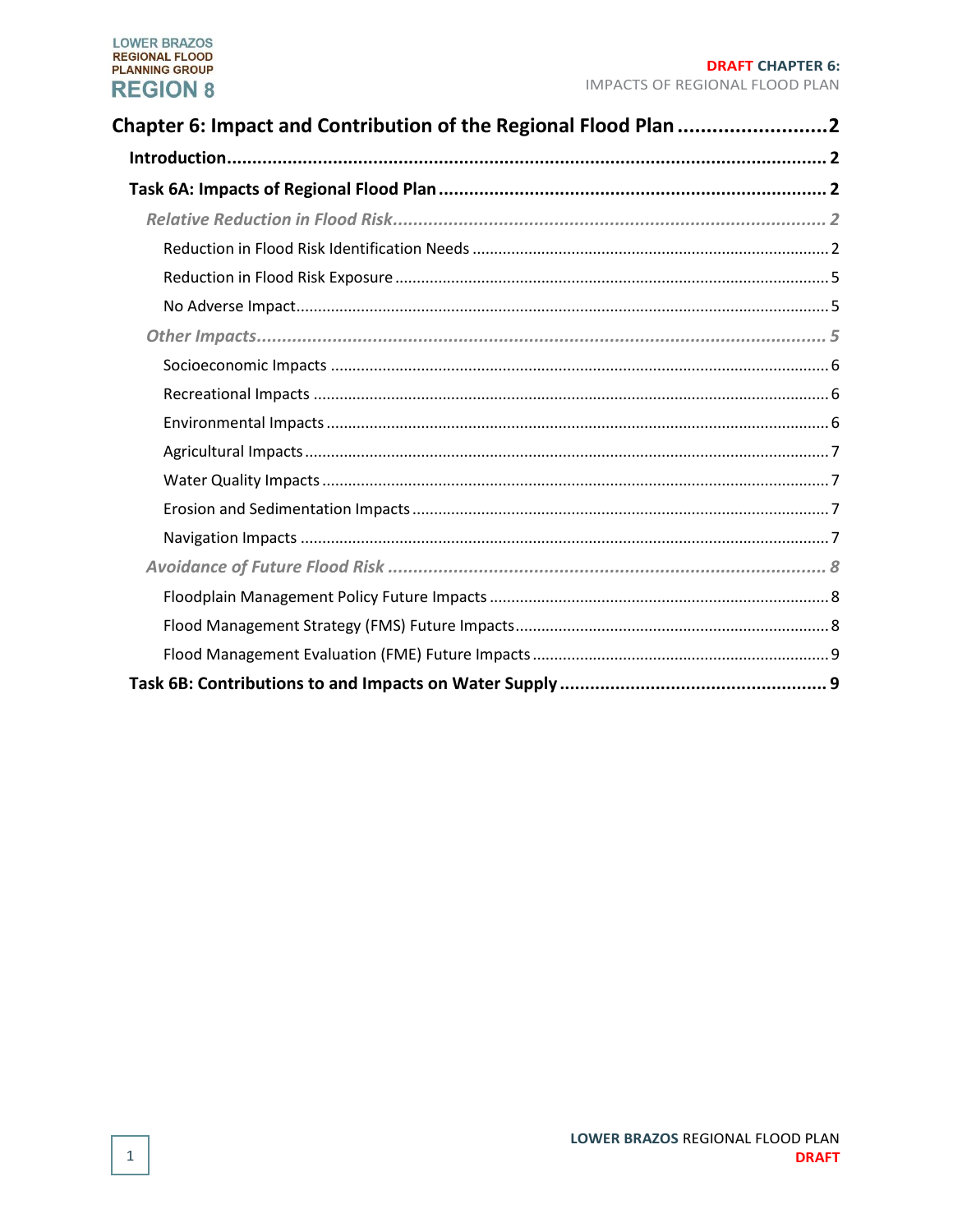

# <span id="page-1-0"></span>*Chapter 6: Impact and Contribution of the Regional Flood Plan*

### <span id="page-1-1"></span>**Introduction**

The Regional Flood Planning Group (RFPG) was tasked with summarizing the impacts and contributions the regional flood plan is expected to have if the plan is implemented as recommended. The following sections describe the impacts and contributions of this plan to various aspects of water resources. Implementation of the plan as recommended assumes that all flood mitigation projects (FMP), flood management strategies (FMS), and flood management evaluations (FME) are fully funded and completed. Additionally, avoidance of future flood risk due to policy recommendations and potential future recommendation of all identified projects, strategies, and evaluations is described in this chapter since most FMPs, FMSs, and FMEs only require sponsor approval to be recommended by the Lower Brazos RFPG.

## <span id="page-1-2"></span>**Task 6A: Impacts of Regional Flood Plan**

The overall impacts of the Regional Flood Plan include potential benefits to areas at risk of flooding; structures and populations in the floodplain; low water crossings; water supply; and impacts on the environment, agriculture, recreational resources, water quality, erosion, sedimentation, and navigation. This chapter describes the processes undertaken by the RFPG to summarize the benefit of the regional flood plan if fully implemented.

The impact of the plan also includes how future flood risk will be avoided through implementation of recommended improvements to the region's floodplain management policies. Direct and indirect benefits of other FMPs, FMSs, and FMEs not currently recommended are also discussed. These details are provided to highlight the importance of stakeholder involvement and support in maximizing the plan's effectiveness during amendment periods and future cycles.

### <span id="page-1-3"></span>*Relative Reduction in Flood Risk*

The impacts of the plan on existing flood risk were determined based on a before-and-after (regional flood plan implementation) comparison of the same type of information provided under the Task 2 Existing Flood Risk Analysis. Since none of the recommended projects were analyzed in the 0.2 percent annual chance event, metrics were only provided to summarize benefits in the 1 percent annual chance event. The quantitative comparison of 1 percent annual chance exceedance (ACE) data with and without the plan illustrates how much the region's existing flood risk will be reduced through implementation of the plan as recommended by the RFPG.

#### <span id="page-1-4"></span>**Reduction in Flood Risk Identification Needs**

In Chapter 2, 33% of the Lower Brazos Flood Planning Region was identified as needing flood risk identification or updates to existing flood risk information. After the completion of recommended flood management evaluations (FME), 28% of the region area will need flood risk identification, a reduction of 1,172 square miles (5%). [Figure 6-1](#page-2-0) represents the existing and remaining gaps in flood risk information compared to the overall area in the region[. Figure 6-2](#page-3-0) shows the location of existing gaps in flood risk information, identified FMEs, and recommended FMEs. Although additional FMEs were identified by the RFPG in Chapter 4, most were not recommended due to lack of sponsor response and small study size. More information on the process used to recommend FMEs is included in Chapter 5.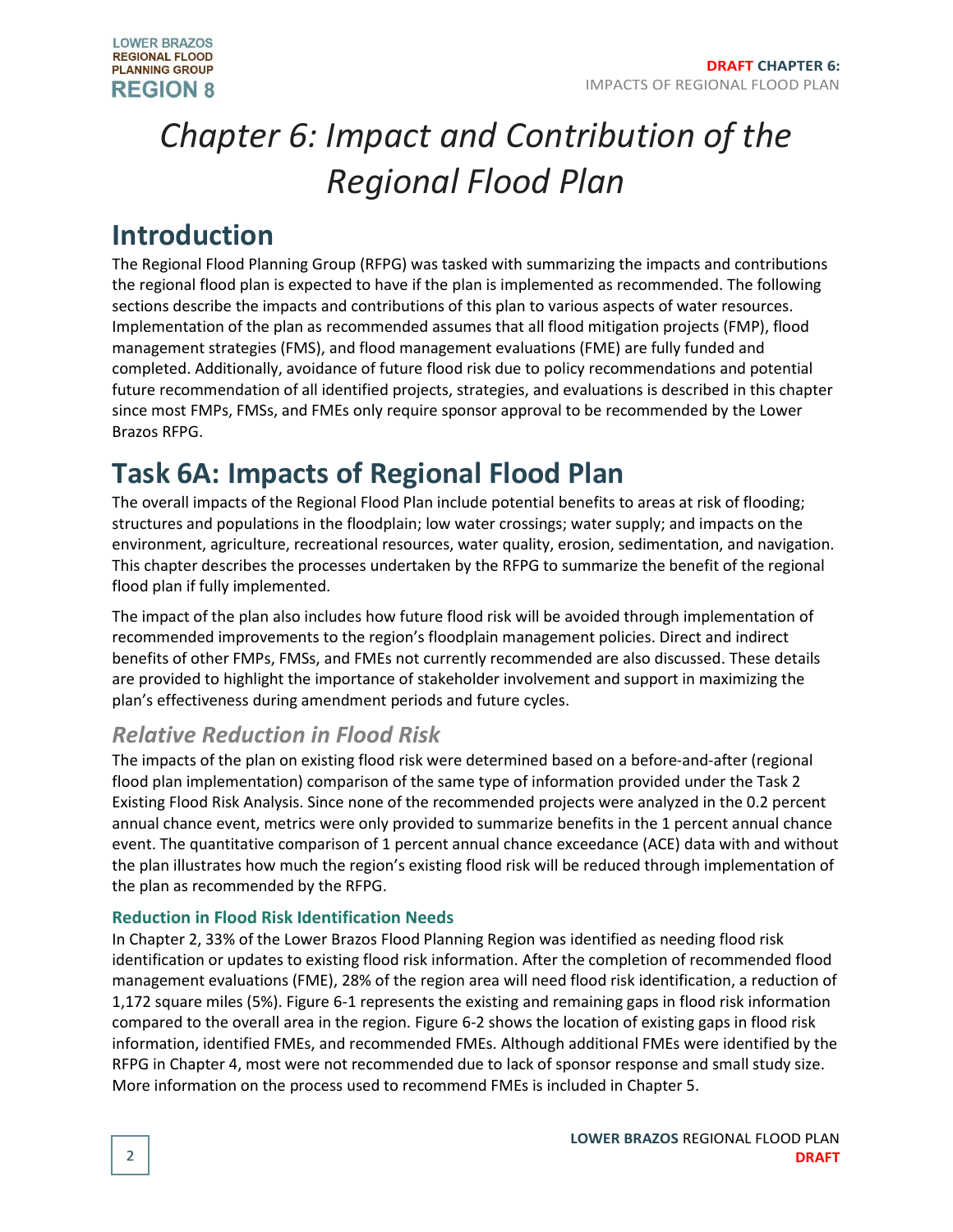

<span id="page-2-0"></span>**Figure 6-1: Gaps in Flood Risk Information After Implementation of Regional Flood Pan**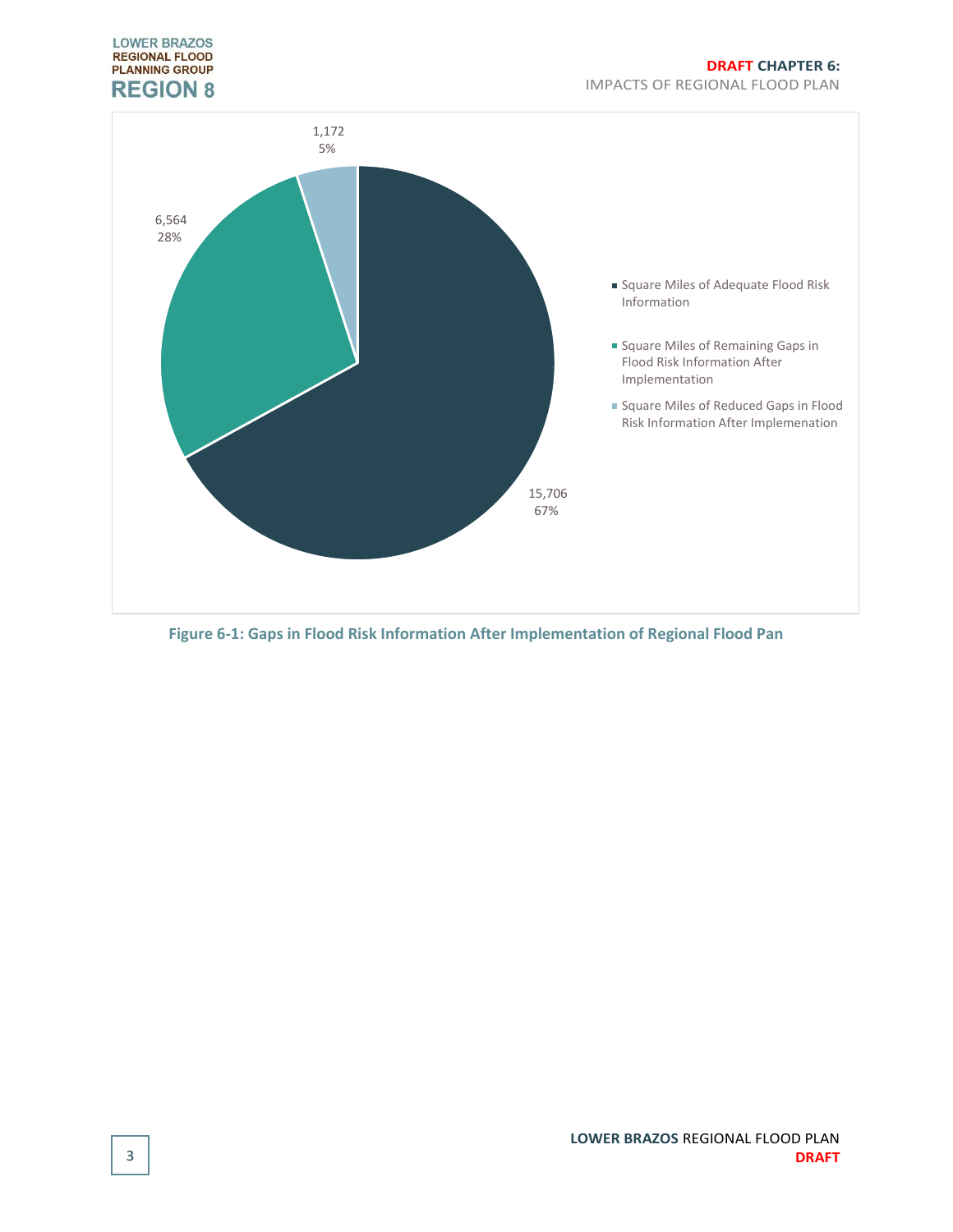

<span id="page-3-0"></span>**Figure 6-2: Impact of Plan on Flood Risk Information Gaps**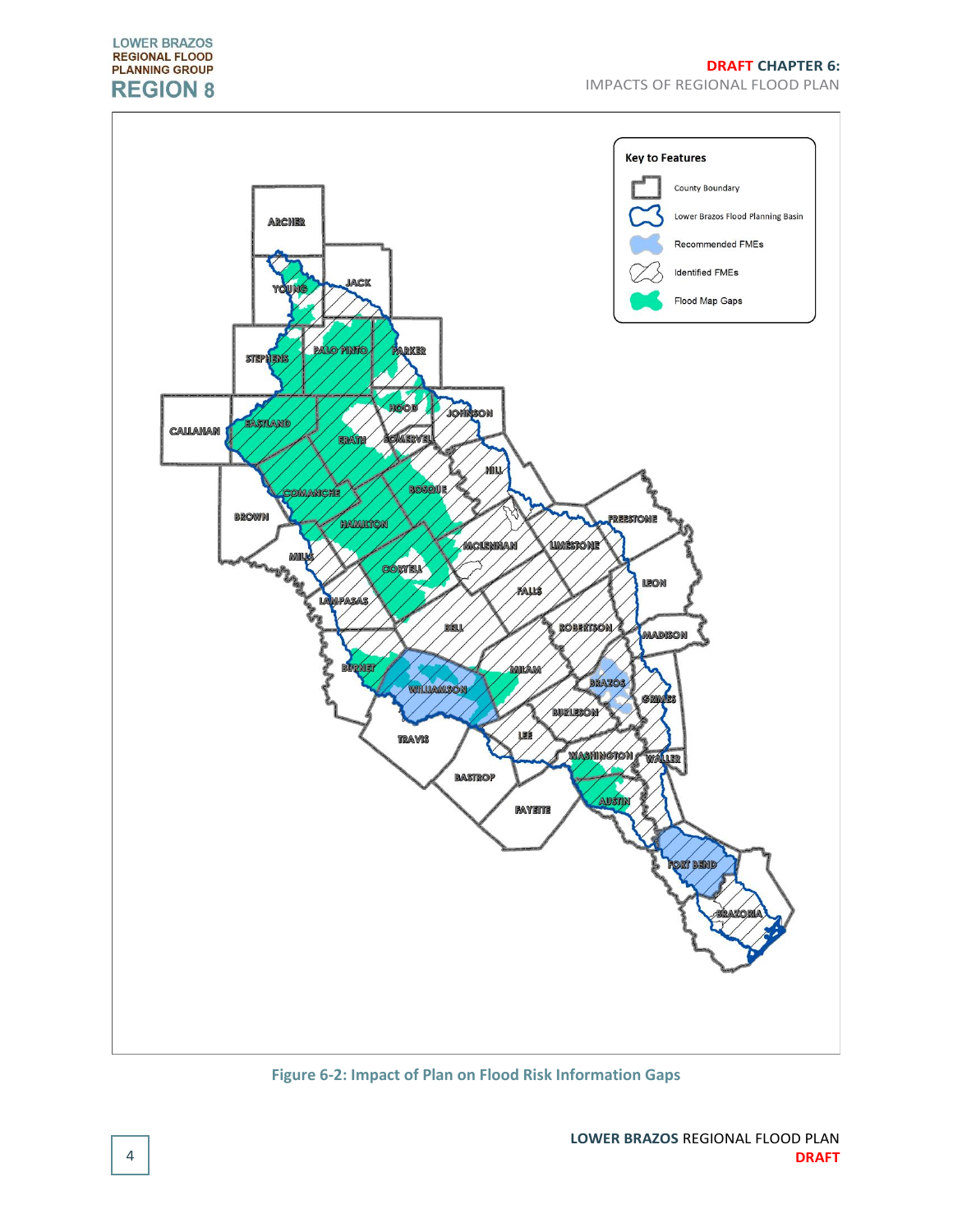#### <span id="page-4-0"></span>**Reduction in Flood Risk Exposure**

When implemented, flood mitigation projects (FMPs) positively impact flood risk exposure by removing or reducing population and property from flood risk. The Lower Brazos RFPG recommended 25 FMPs for implementation. These projects are mostly channel conveyance improvement projects or regional detention ponds. [Table 6-1](#page-4-3) summarizes the benefit to people and property expected if the regional flood plan is implemented as recommended.

<span id="page-4-3"></span>

|  |  | Table 6-1: Summary of Impact on People and Property After Implementation of Regional Flood Plan |  |
|--|--|-------------------------------------------------------------------------------------------------|--|
|--|--|-------------------------------------------------------------------------------------------------|--|

| <b>Flood Exposure</b>         | <b>Existing</b>   | <b>After</b>   | <b>Reduction in</b> |
|-------------------------------|-------------------|----------------|---------------------|
| <b>Region-wide</b>            | <b>Conditions</b> | Implementation | <b>Exposure</b>     |
|                               | <b>1% ACE</b>     | <b>1% ACE</b>  | <b>1% ACE</b>       |
| <b>Total Structures</b>       | 63,056            | 59,196         | 3,860               |
| <b>Residential Structures</b> | 42,646            | 39,644         | 3,002               |
| <b>Critical Facilities</b>    | 203               | 184            | 19                  |
| <b>Population</b>             | 129,888           | 123,467        | 6,421               |
| <b>LWC</b>                    | 5,170             | 5,170          | O                   |

All FMPs recommended by the RFPG are located in Fort Bend County, therefore all benefits shown in [Table 6-1](#page-4-3) are limited to a single county. Benefits are specifically summarized for Fort Bend County in [Table 6-2.](#page-4-4) All flood risk exposure outside of Fort Bend County is considered a residual risk after the implementation of the regional flood plan. Since recommended projects were only evaluated using the 1 percent annual chance event, no summary of benefits is provided for the 0.2 percent annual chance event.

#### <span id="page-4-4"></span>**Table 6-2: Summary of Impact on People and Property in Fort Bend County After Implementation of Regional Flood Plan**

| <b>Flood Exposure</b><br><b>within Fort Bend</b><br><b>County</b> | <b>Existing</b><br><b>Conditions</b> | <b>After</b><br>Implementation | <b>Percent</b><br><b>Reduction in</b><br><b>Exposure</b> |
|-------------------------------------------------------------------|--------------------------------------|--------------------------------|----------------------------------------------------------|
|                                                                   | <b>1% ACE</b>                        | <b>1% ACE</b>                  | <b>1% ACE</b>                                            |
| <b>Total Structures</b>                                           | 14,227                               | 10,367                         | 27.1%                                                    |
| <b>Residential Structures</b>                                     | 11,612                               | 8,610                          | 25.9%                                                    |
| <b>Critical Facilities</b>                                        | 30                                   | 11                             | 63.3%                                                    |
| <b>Population</b>                                                 | 26,966                               | 20545                          | 23.8%                                                    |
| <b>LWC</b>                                                        | 200                                  | 200                            | 0 %                                                      |

#### <span id="page-4-1"></span>**No Adverse Impact**

As proposed, implementation of the recommended FMPs will not negatively affect neighboring areas located within or outside of the flood planning region. All recommended FMPs were previously modeled to ensure "no negative flood impact" on upstream, downstream, or neighboring areas. These impact analyses were conducted outside of the flood planning process and were performed using regional planning level data. The local sponsor will ultimately be responsible for ensuring the final project design has no negative flood impact prior to initiating construction.

#### <span id="page-4-2"></span>*Other Impacts*

The sections below describe the anticipated impacts of the plan on each of the following categories: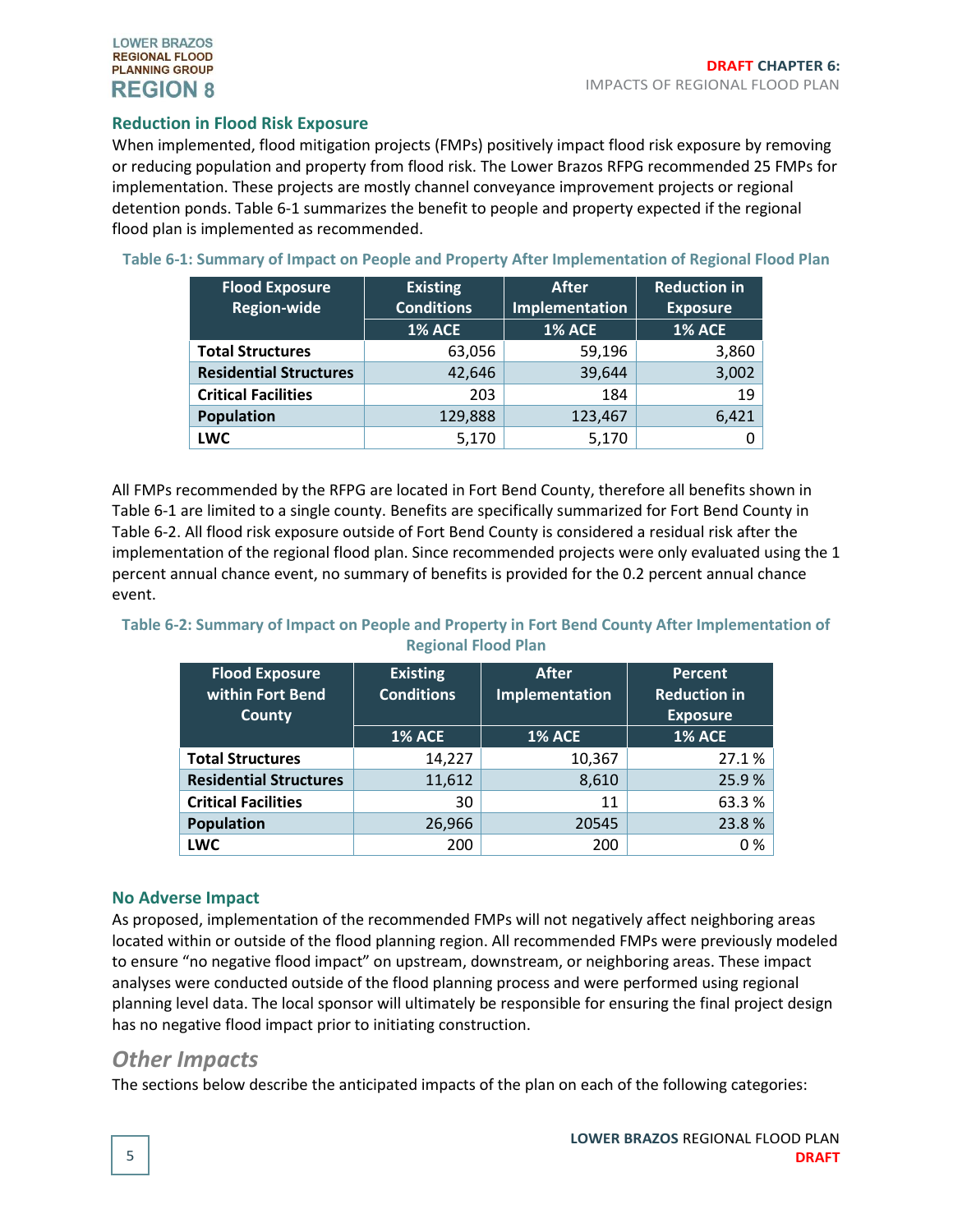socioeconomic, recreation, environment, agriculture, recreational resources, water quality, erosion, sedimentation, and navigation.

#### <span id="page-5-0"></span>**Socioeconomic Impacts**

Disadvantaged socioeconomic status can limit access to resources which could hinder response and recovery from flood events. Flooding does not only result in destroyed infrastructure and damaged property, but also has an adverse social impact on affected citizens. The short-term and long-term impacts on physical and mental health result in changes to the livelihoods of affected citizens creating greater socioeconomic disparity.

The recommended projects in Fort Bend County provide watershed-wide benefits to the areas with socially vulnerable index (SVI) values ranging from 0.14 to 0.58. Watershed planning can contribute to the region's ability to prepare for, respond to, and recover from flood events. Reducing socioeconomic disparities through the implementation of measures to create equity can be initiated through planning. This is done by ensuring that vulnerable populations have the same access to resources and social infrastructure as those unaffected by flooding.

#### <span id="page-5-1"></span>**Recreational Impacts**

Using natural or man-made water bodies for recreation is highly valued in the region and throughout Texas. Many waterfront parks are spaces that are designed to be flooded with minimal damage during storm events. These floodplains and wetlands can support tourism, recreation, and freshwater fisheries.

Recreational benefits can also accompany flood mitigation projects. Along the Brazos River, many flood control reservoirs are utilized for recreation including boating and fishing. The FMPs recommended by the RFPG will not impact the recreational use in these areas. In Fort Bend County, pedestrian and bike trails will accompany channel improvement FMPs, providing mobility and recreational benefits in tributary watersheds. Erosion prevention efforts included in the regional flood plan also provide recreational benefits, since all land within the streambed is state-owned property and can be used for camping, fishing, or picnicking. The recommended FMS, Project Brazos, provides recreational benefit in Fort Bend County by protecting streambeds and adjacent communities from erosion.

Additionally, the list of recommended FMSs includes the development of a property acquisition program in the City of College Station and City of Hutto, which would provide recreational benefit by opening opportunities for creation of common gathering spaces for the respective communities.

While parks and camping areas are a valuable asset to the region, there are potential disadvantages to using the floodplain and waterfront parks for recreation. Recreational waterbodies can become dangerous to use when damages due to flooding. Therefore, consideration must be made to include adequate warning systems for individuals using these facilities.

#### <span id="page-5-2"></span>**Environmental Impacts**

The property acquisition FMSs mentioned above will remove structures from flood risk through demolition, and by doing so, would benefit the environment by eliminating the release of pollutants associated with flooded homes. Although it is unknown what the cities' intended use for the land is after demolition, one possible use would be as local park space, which would benefit the environment by promoting the development of habitats for native plant and animal species.

While land acquisition and development regulations can have positive impacts on the environment, structural projects recommended in the plan have the potential to harm wetland ecosystems in undeveloped land that frequently receive nutrients from flooding. During detailed design phases of recommended projects, consideration of maintaining natural conditions of these ecosystems should be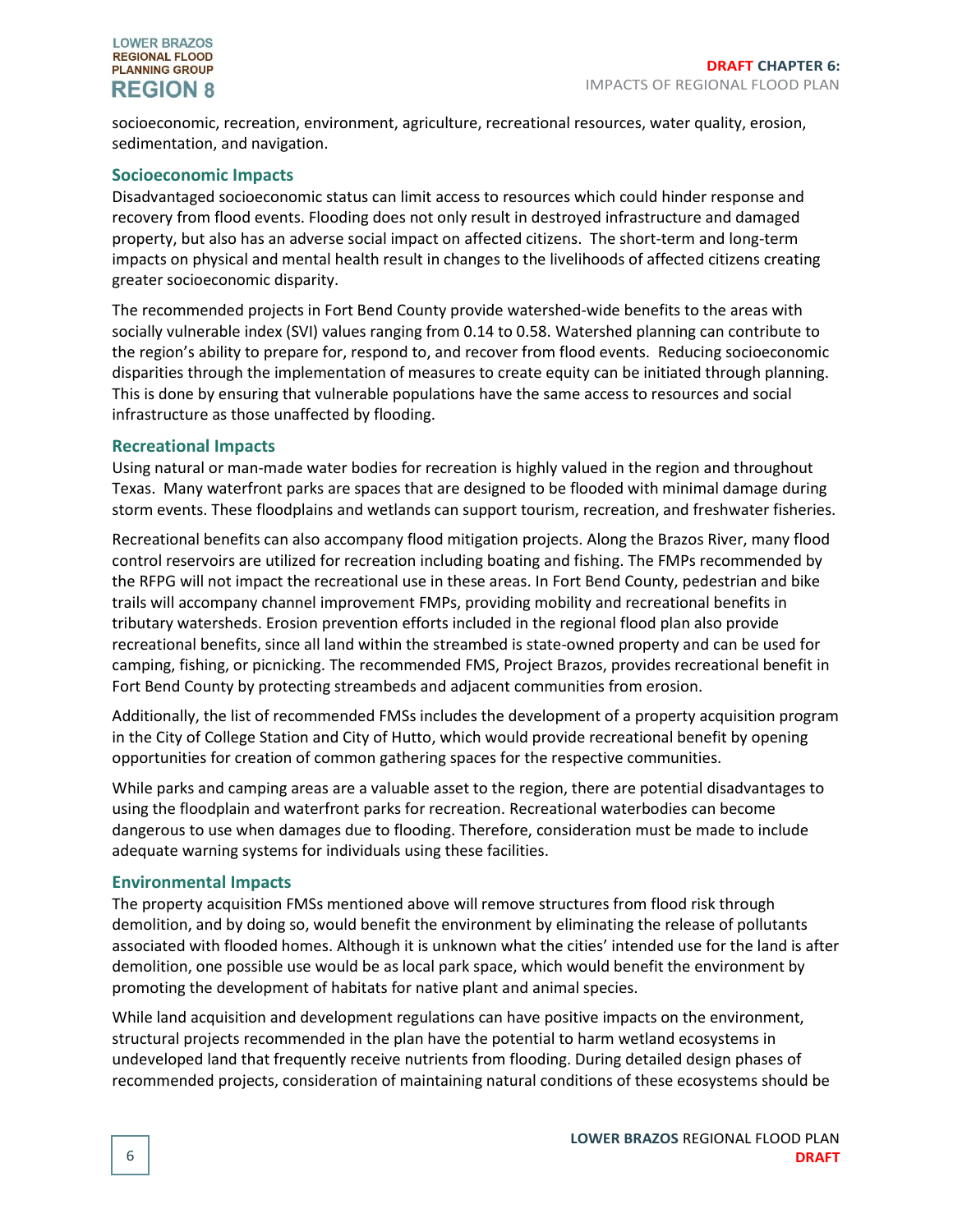made through implementing hydraulic connections between the floodplain and improved infrastructure. In some cases, additional permitting could be required.

#### <span id="page-6-0"></span>**Agricultural Impacts**

Flooding or excess precipitation can wash nutrients downstream or result in loss of crops due to excessive moisture. Livestock can be swept away, drowned, injured by flood waters, or exposed to contaminated flood waters which can result in health issues. After the implementation of the regional flood plan, 86 square miles of agricultural land is anticipated to be removed from the 1 percent annual chance flood hazard area as a result of recommended FMPs in Fort Bend County, which will reduce the risk of damage to cropland and excessive transport of fertilizers. While mitigation projects will primarily provide benefits to agricultural land and water quality, they also have the potential to negatively effect the natural process of nutrient transport in the wide floodplains of Fort Bend County. Ultimately, since farming does not reflect the land's natural condition, and soils rely on human activity for nutrients instead of natural processes, the drawbacks of protecting agricultural land from flooding are likely to be outweighed by benefits.

| <b>Flood Exposure</b>    | <b>Existing</b>   | <b>After</b>          | <b>Reduction in</b> |
|--------------------------|-------------------|-----------------------|---------------------|
|                          | <b>Conditions</b> | <b>Implementation</b> | <b>Exposure</b>     |
|                          | <b>1% ACE</b>     | <b>1% ACE</b>         | <b>1% ACE</b>       |
| <b>Agricultural Land</b> | 837               | 783                   | 54                  |
| (SqMi)                   |                   |                       |                     |

#### <span id="page-6-1"></span>**Water Quality Impacts**

Water-quality concerns within the flood planning region are high nutrient loads, high bacterial and salinity levels, and low dissolved oxygen. Mitigation of flooded agricultural land mentioned in the previous section will address nutrient load issues by reducing quantities of fertilizer conveyed in runoff.

The list of recommended FMSs includes flood proofing lift stations and manholes within the City of Georgetown. Additionally, the recommended FMPs in Fort Bend County provide widespread reductions in water surface elevations and inundation, which greatly reduces the risk of stormwater overwhelming water and wastewater treatment plants that serve many municipal utility districts (MUDs) in the area. Flood proofing and structural projects both mitigate overflow of sanitary lift stations in a flood event, preventing the release of untreated sewage that can harm water quality in the region. These strategies and projects also can reduce disruption of raw water treatment.

#### <span id="page-6-2"></span>**Erosion and Sedimentation Impacts**

The list of recommended FMSs includes Project Brazos, which will primarily benefit erosion issues along the main stem of the Brazos River. The strategy includes stabilization efforts for 11 identified locations throughout Fort Bend County where critical infrastructure, such as accredited levees, highways, or historic sites, are at risk of damage due to migration of the Brazos River, which has been accelerated by recent flooding. Implementation of this strategy will reduce erosion and sedimentation along the Brazos River and potentially avoid significant future losses to public infrastructure, buildings, and vulnerability to levees.

#### <span id="page-6-3"></span>**Navigation Impacts**

Historically, the Brazos River was navigable from the Gulf Coast to Washington County, for a stretch of approximately 250 miles. Today, the Brazos River is no longer used for navigation purposes. The implementation of recommended FMPs and FMSs in the regional flood plan will not impact navigation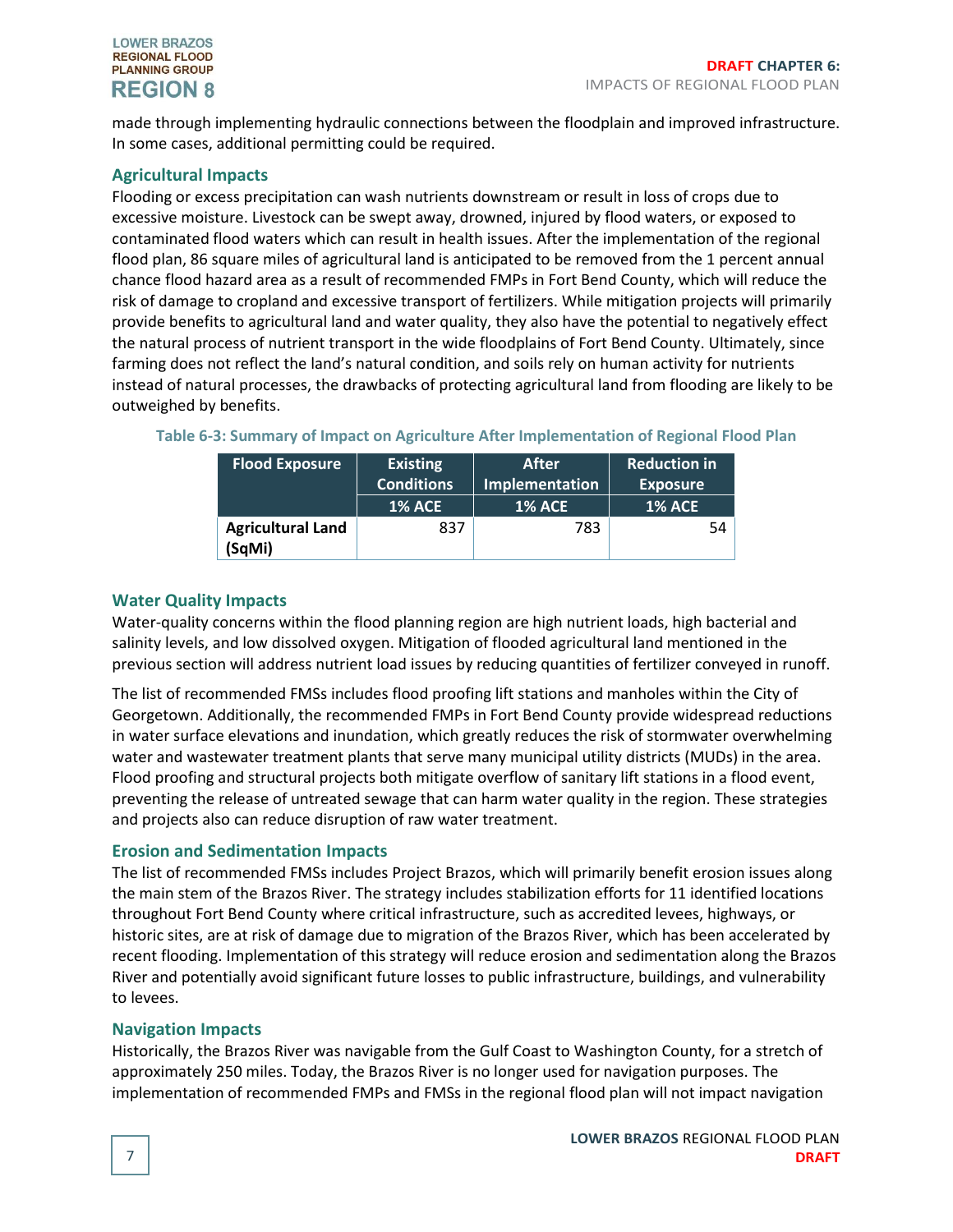#### on the Brazos River.

### <span id="page-7-0"></span>*Avoidance of Future Flood Risk*

The following sections illustrate how additional, future flood risk (that might otherwise arise if no changes were made to floodplain policies etc.) will be avoided through implementation of the regional flood plan. Impacts of the plan on existing flood risk that also impact future flood risk are not included in the discussion.

#### <span id="page-7-1"></span>**Floodplain Management Policy Future Impacts**

Floodplain management recommendations and goals were established by the Lower Brazos RFPG as a part of Task 3. While most of the regional flood plan focuses on the current cycle, Task 3 establishes a long-term vision for target metrics that subsequent cycles of the plan should achieve. Of the 10 goals set forth by the RFPG, the floodplain management goals presented in **Chapter 3 Table 5,** listed below**,** will be most impactful in helping communities in the region avoid increases in flood hazard exposure.

- Increase the number of counties and communities that are enrolled in the National Flood Insurance Program (NFIP).
- Increase the number of counties and communities that have adopted higher than minimum NFIP-standards including directing development away from the floodplain.
- Increase the number of entities that have adopted the best available data and science for their designs and plans.

Regulation of development, implementation of higher standards, and use of best available data are all interdependent strategies for avoiding potential increases in flood exposure over time. "Higher standard" is defined by the *Technical Guidelines for Regional Flood Planning* as freeboard requirements, detention requirements, or fill restrictions. Higher standards provide a factor of safety to account for future uncertainty in identified flood risk. Yet, in order to set higher standards, foundational standards should be set through NFIP participation, and flood risk should be accurately identified through reliable and robust methods. The goals listed above will be realized through execution of FMSs recommended in each planning cycle.

#### <span id="page-7-2"></span>**Flood Management Strategy (FMS) Future Impacts**

The RFPG identified FMSs encompassing 27 counties in the region from publicly available Hazard Mitigation Plans (HMPs) that are directly aligned with the goal of implementing higher standards in the LBFPR. These strategies are assigned the type "Regulatory and Guidance." Through the development regulations mentioned in the previous section, the Regulatory and Guidance FMSs have the potential to reduce flood risk for newly constructed buildings in the LBFPR.

Based on the future flood hazard analysis from Task 2B, over 480,000 new structures are projected to be constructed across the region to accommodate population growth over the next 30 years. Potential flood risk can be reduced, and resiliency could be increased for many of these structures by communities adopting higher floodplain management criteria and standards. While many FMS related to updated floodplain management criteria were identified, none were recommended by the RFPG due to a lack of sponsor response. While these FMSs are not recommended by the RFPG, documentation of the strategies in HMPs implies the potential for their recommendation in subsequent amendments or cycles of the plan.

In addition to reducing risk for newly constructed buildings, higher standards also help communities avoid additional future flood risk through the following regulations:

• Mitigating impacts on receiving waterways from development due to increased runoff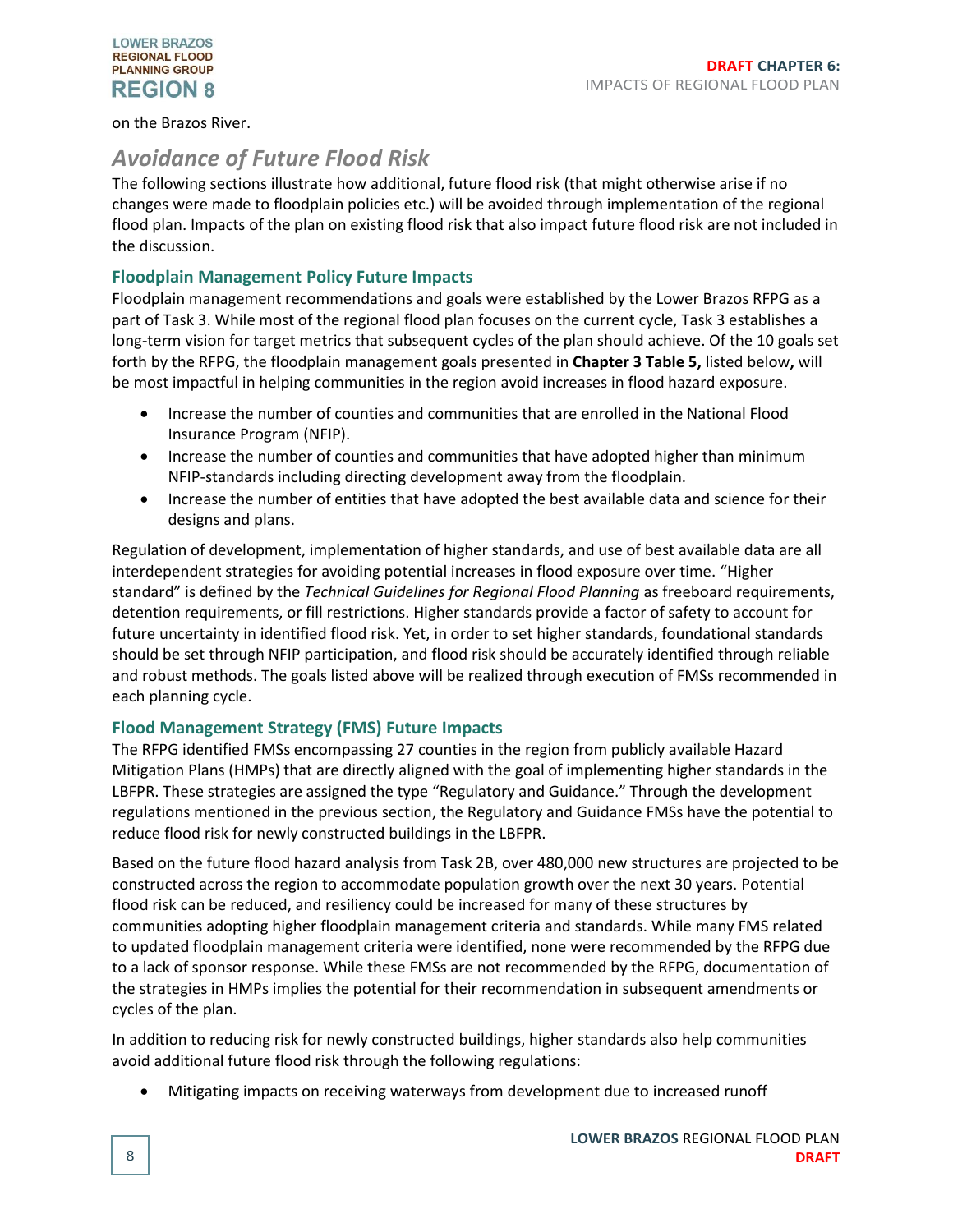

conveyance, which also stabilizes erosion and sedimentation in natural channels.

- Preserving floodplain capacity by requiring compensatory storage for all fill in 1% or 0.2% ACE flood hazard areas.
- Incentivizing development away from flood hazard areas, which protects the natural environment and water quality.
- Higher freeboard requirements and improved resilience through requiring design of extreme event overflows

#### <span id="page-8-0"></span>**Flood Management Evaluation (FME) Future Impacts**

As shown in [Figure 6-2,](#page-3-0) FMEs in the form of regional watershed studies were identified across the LBFPR in order to address gaps in flood risk information as a part of Task 4A. While these evaluations are not recommended by the RFPG due to lack of sponsor approval, their future recommendation during subsequent amendments or cycles of the plan could result in an increase in quantified flood exposure, as defined in Chapter 2. While an increase in quantified exposure may not indicate progress in fulfilling the plan's stated goals at a first glance, identification of new flood exposure through state-of-the-art studies is a critical step in proposing solutions in the form of FMPs. Implementation of regional studies in a consistent manner throughout the LBFPR facilitates the following future benefits:

- Better understanding of flooding sources and frequency of flooding
- Equitable assessment of flood exposure throughout the LBFPR during future planning cycles
- Widespread availability of existing conditions modeling for evaluation of future FMPs
- Regional, hydrologic study extents will facilitate future FMPs that focus on regional mitigation, rather than prioritization of benefits within specific political jurisdictions

In summary, avoidance of future flood risk begins with identifying this risk through new studies. Beyond addressing the immediate need of closing knowledge gaps, execution of regional watershed studies created by the Lower Brazos RFPG will provide a foundation for effective FMP identification and recommendation in future planning cycles.

### <span id="page-8-1"></span>**Task 6B: Contributions to and Impacts on Water Supply**

Regional flood plans must include a region-wide summary and description of the contribution that the regional flood plan would have to water supply development, including positive and negative impacts of the flood plan on the state water plan. The Lower Brazos Flood Planning Region covers portions of the Brazos G, Lower Colorado (Region K), Region H, and Region F, and Region C Water Planning Regions. **Error! Reference source not found.** shows all Regional Water Planning Areas and the Lower Brazos Flood Planning area.

The Lower Brazos RFPG coordinated with each of these planning groups as a part of the flood planning process. There are no flood mitigation projects (FMP) or flood management strategies (FMS) recommended in the Lower Brazos Regional Flood Plan that, if implemented, would measurably contribute to or would negatively impact and/or measurably reduce water supply in any of the water planning regions.